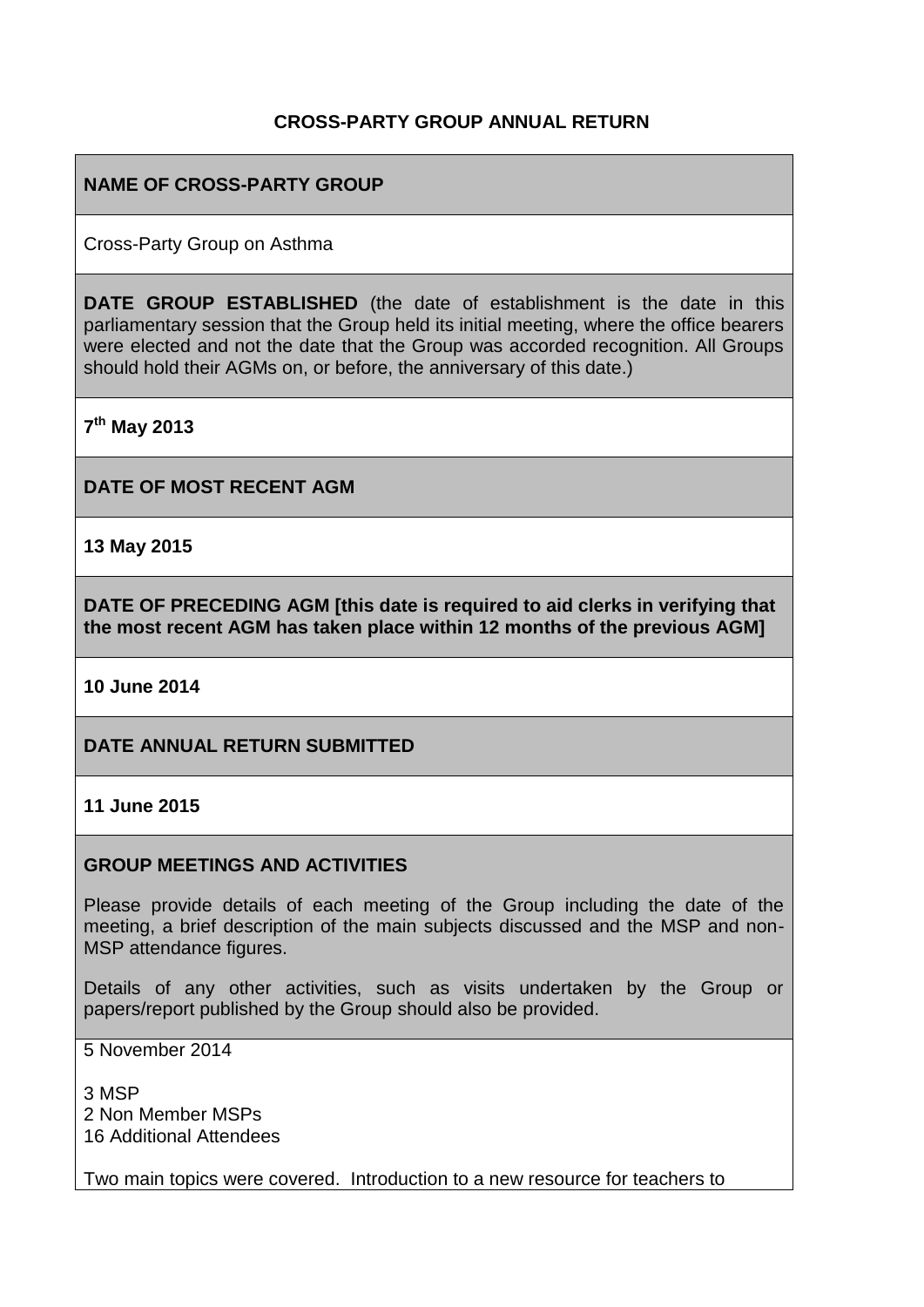encourage children with asthma to take part in physical activity in schools, safely and in an inclusive way. The presentation included members of the group taking part in some of the activities and was a great demonstration of how asthma need not be a limiting condition for children when taking part in exercise.

Secondly we had a presentation from researchers who were looking at how we can prevent airways from being damaged as a result of asthma and asthma attacks through using existing medication. This was linked to the use of physical activity as this can also be used to ensure that long term damage to airways is prevented and reversed through good self management of your condition.

28 January 2015

1 MSP 1 Non Member MSP 9 Additional Attendees

New research has shown that more than three quarters of people with asthma in Scotland (76%) are not receiving care that meets the most basic clinical standards, despite the fact that good routine asthma care prevents life-threatening asthma attacks and needless hospital admissions. Olive Fulton gave a brief perspective from a patient's point of view before we will look at this report in detail and discuss how we can ensure standards of care for people with asthma in Scotland are of the highest quality

[*Clerks note: this meeting was inquorate and therefore classed as an informal meeting. No minutes will be posted onto the CPG webpage and this meeting does not count towards the requirements set out in the Code of Conduct that all Groups must hold two meetings per year*]

25 March 2015

2 MSP 2 Non member MSPs 19 Additional Attendees

Focus on research and in particular a new exciting development at the European level on asthma and improving asthma care across Europe, the UK and Scotland. EARIP brings together 12 partners from 7 countries across research, patient groups and industry and its aim is to identify the research base to cure asthma, and to attract funding and political ambition around asthma research.

13 May 2015

3 MSP 1 Non member MSP 24 Additional Attendees

This meeting was the AGM of the CPG on Asthma. Nanette Milne was re-elected as convener and Ken MacIntosh as co-convener. Asthma UK Scotland remains as the secretariat for the group. The Annual return was accepted as an accurate account of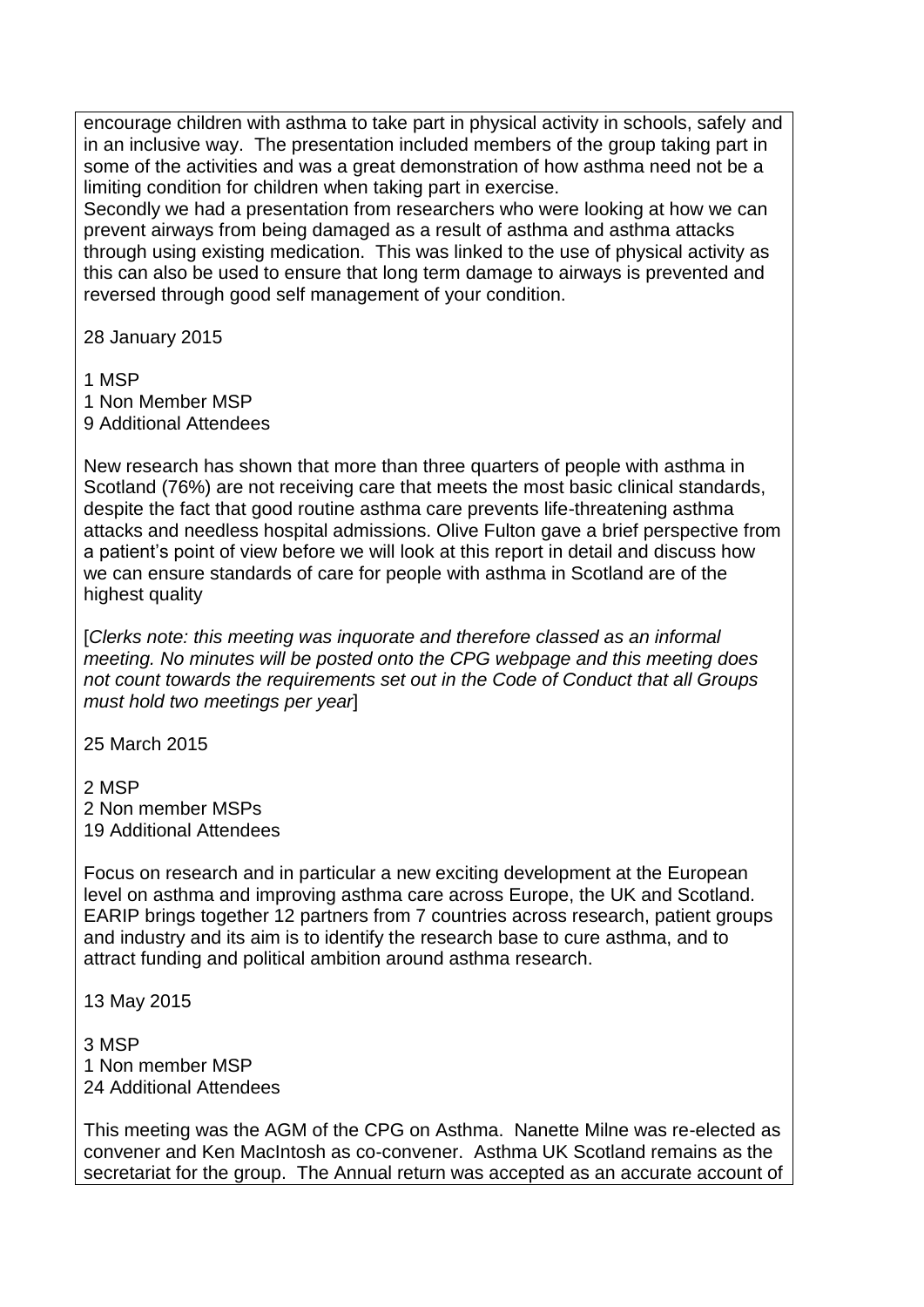the work of the group. We then went on to discuss progress made since the NRAD report of May 2014.

#### **MSP MEMBERS OF THE GROUP**

Please provide names and party designation of all MSP members of the Group.

Nanette Milne Conservative,

Ken McIntosh Labour,

Bob Doris SNP,

Hugh Henry Labour,

Jackie Billie Labour,

Kenneth Gibson SNP ,

Mary Scanlon Conservative,

Richard Simpson Labour,

Siobhan McMahon Labour,

Denis Robertson SNP

#### **NON-MSP MEMBERS OF THE GROUP**

For organisational members please provide only the name of the organisation, it is not necessary to provide the name(s) of individuals who may represent the organisation at meetings of the Group.

| Individuals   | Lorraine McCallum<br><b>Fiona Garrett</b><br>Steve Cunningham<br>Mike MacGregor<br>Sarah Falconer<br><b>Patricia Burns</b><br>Julie Westwood<br>Ann McMurray<br><b>Elisabeth Ehrlich</b><br><b>Gaylor Hoskins</b> |
|---------------|-------------------------------------------------------------------------------------------------------------------------------------------------------------------------------------------------------------------|
|               | Olivia Fulton                                                                                                                                                                                                     |
| Organisations | Asthma UK Scotland<br>GSK,                                                                                                                                                                                        |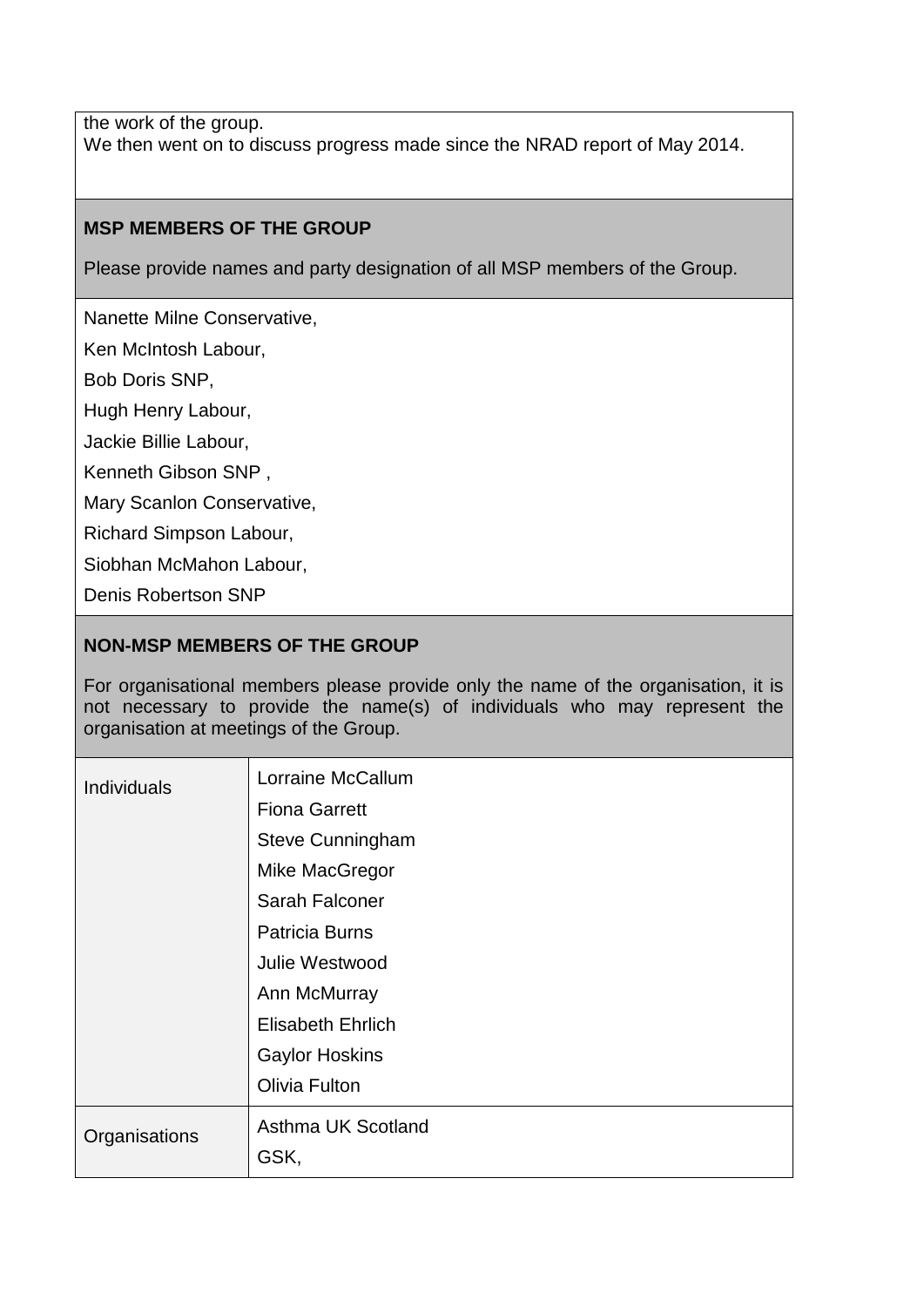| <b>Royal Pharmaceutical Society,</b> |
|--------------------------------------|
| <b>Community Pharmacy Scotland,</b>  |
| NAPP pharmaceutical,                 |
| BLF,                                 |
| CHSS.                                |

### **GROUP OFFICE BEARERS**

Please provide names for all office bearers. The minimum requirement is that two of the office bearers are MSPs and one of these is Convener – beyond this it is a matter for the Group to decide upon the office bearers it wishes to have. It is permissible to have more than one individual elected to each office, for example, coconveners or multiple deputy conveners.

| Convener               | Nanette Milne            |
|------------------------|--------------------------|
| <b>Deputy Convener</b> | <b>Kenneth Macintosh</b> |
| Secretary              | Asthma UK Scotland       |
| <b>Treasurer</b>       | <b>NA</b>                |

## **FINANCIAL BENEFITS OR OTHER BENEFITS RECEIVED BY THE GROUP**

Please provide details of any financial or material benefit(s) received from a single source in a calendar year which has a value, either singly or cumulatively, of more than £500. This includes donations, gifts, hospitality or visits and material assistance such as secretariat support.

Details of material support should include the name of the individual providing support, the value of this support over the year, an estimate of the time spent providing this support and the name of the organisation that this individual is employed by / affiliated to in providing this support.

Groups should provide details of the date on which the benefit was received, the value of the benefit and a brief description of the benefit.

If the Group is not disclosing any financial information please tick the box to confirm that the Group has considered the support received, but concluded it totalled under the threshold for disclosure (£500).

Catering Costs Asthma UK Scotland : £590.46 Admin support Asthma UK Scotland : £800 Total Asthma UK Scotland costs : £1390.46